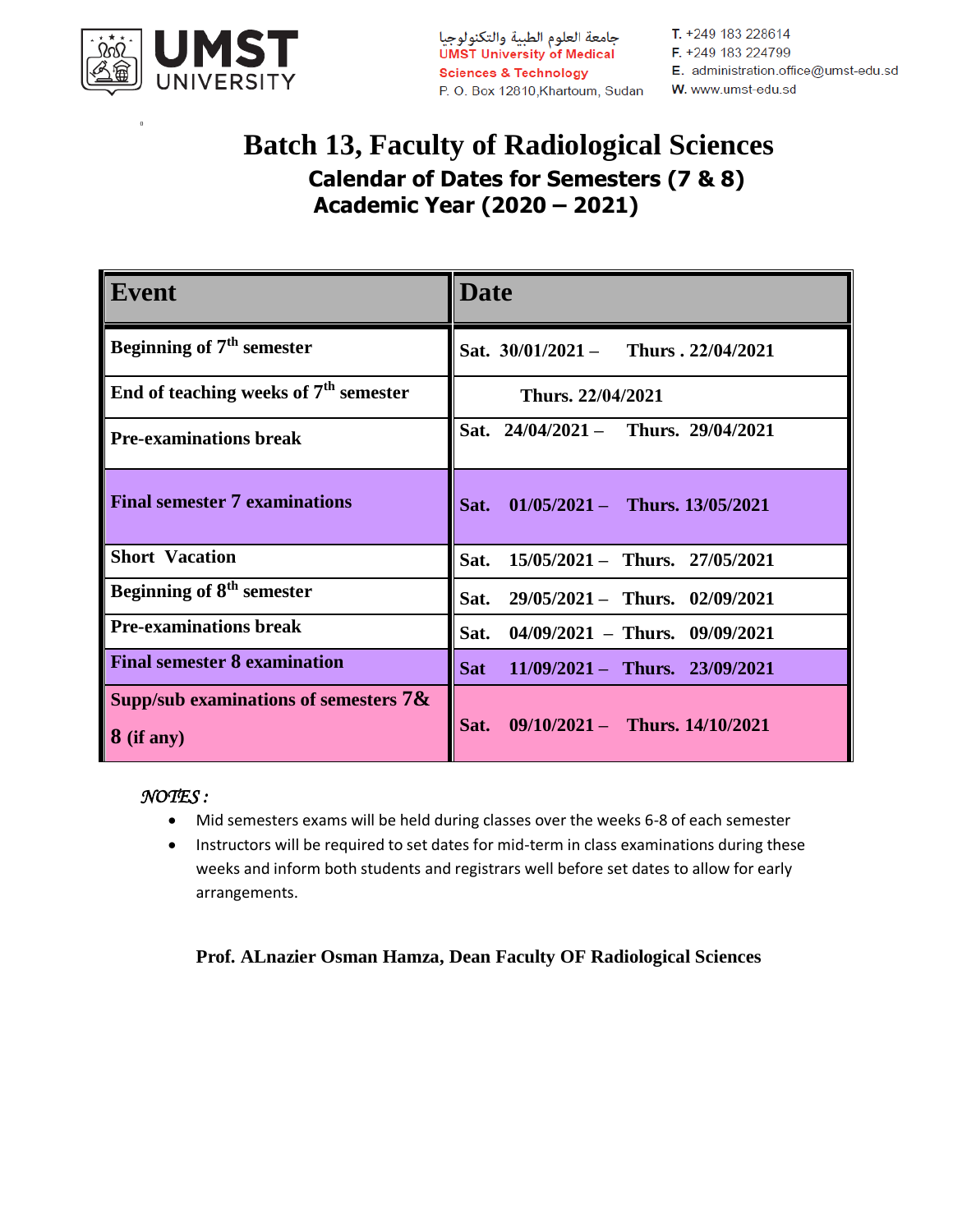

جامعة العلوم الطبية والتكنولوجيا **UMST University of Medical Sciences & Technology** P.O. Box 12810, Khartoum, Sudan T. +249 183 228614 F. +249 183 224799 E. administration.office@umst-edu.sd W. www.umst-edu.sd

### **Batch 14, Faculty of Radiological Sciences Calendar of Dates for Semesters (5 & 6) Academic Year (2020 – 2021)**

| Event                                                 | Date                                    |
|-------------------------------------------------------|-----------------------------------------|
| Beginning of 5 <sup>th</sup> semester                 | Sat. 06/03/2021- Thurs . 24/06/ 2021    |
| <b>Pre-examinations break</b>                         | Sat. $26/06/2021$ – Thurs. 01/07/2021   |
| <b>Final semester 5 examination</b>                   | Sat. 03/07/2021 - Thurs. 15/07/2021     |
| <b>Long Vacation</b>                                  | Sat. 17/07/2021 - Thurs 26/08/2021      |
| Beginning of 6 <sup>th</sup> semester                 | Sat. 28/08/2021 - Thurs.02/12/2021      |
| <b>Pre-examinations break</b>                         | Sat. $04/12/2021 -$ Thurs. $09/12/2021$ |
| <b>Final semester 6 examination</b>                   | Sat $11/12/2021 -$ Thurs. 23/12/2021    |
| <b>Short Vacation</b>                                 | Sat. 25/12/2021 - Thurs. 13/01/2022     |
| Supp/sub examinations of semesters $5& 6$ (if<br>any) | Sat. 08/01/2021 - Thurs. 13/01/2022     |

## **Academic Year (2021 – 2022)**

| <b>Beginning of 7<sup>th</sup> semester</b> | Sat. 15/01/2022– Thurs . 28/04/ 2022 |
|---------------------------------------------|--------------------------------------|
|                                             |                                      |

#### *NOTES :*

- Mid semesters exams will be held during classes over the weeks 6-8 of each semester
- Instructors will be required to set dates for mid-term in class examinations during these weeks and inform both students and registrars well before set dates to allow for early arrangements.

**Prof. ALnazier Osman Hamza, Dean Faculty OF Radiological Sciences**